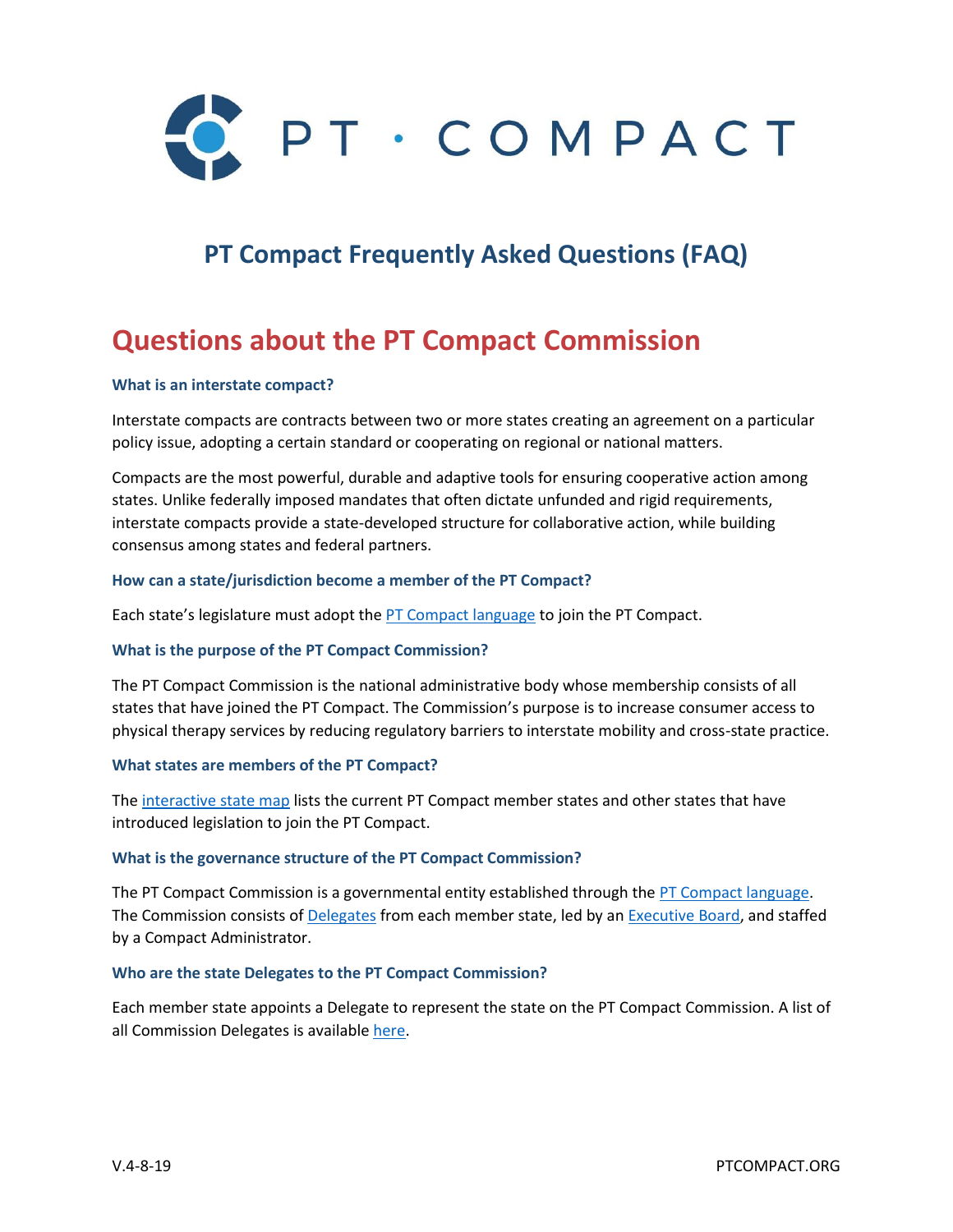#### **Who are the Executive Board members of the PT Compact Commission?**

The PT Compact Commission Executive Board consists of nine (9) members. Seven (7) members are elected by the full PT Compact Commission and two non-voting ex officio members are appointed by and represent the American Physical Therapy Association (APTA) and the Federation of State Boards of Physical Therapy (FSBPT). A list of Executive Board members is available [here.](http://ptcompact.org/Portals/0/Images/PTCC%20Executive%20Board%20as%20of%20October%2028%202018.pdf?ver=2017-11-09-174604-073)

#### **When does the PT Compact Commission meet?**

Information about Commission meetings is availabl[e here.](http://ptcompact.org/meeting-information)

#### **Where can I find the Physical Therapy Compact Commission's governance documents?**

The Commission Rules are available [here](http://ptcompact.org/Portals/0/Images/PTCCRulesEffective20181028.pdf) and the Bylaws are available [here](http://ptcompact.org/Portals/0/Images/PTCCBylawsEffective20181028.pdf) and Policies and Procedures [here.](http://ptcompact.org/Portals/0/Images/PTCCPolicyAndProcedureManualEffective20181028.pdf)

# **Does the physical therapy professional association support the concept of a licensure compact for physical therapy?**

The American Physical Therapy Association (APTA) 2014 House of Delegates passed a motion supporting the concept of a physical therapy licensure compact. APTA has an Ex Officio member on the PT Compact Commission Executive Board.

#### **How can I contact the PT Compact Commission?**

Contact the PT Compact Commission through the [contact form,](http://ptcompact.org/ContactUs) by calling 703-562-8500, or emailing [info@ptcompact.org.](mailto:info@ptcompact.org)

#### **How can I get regular updates about the PT Compact Commission?**

You can sign up for the PT Compact email distribution list [here.](https://visitor.r20.constantcontact.com/manage/optin?v=001XqfEe8KjuzIou5OITvtc65OniusNfmQzSfhuHvYBFa4kQEVYlvMypPUXrnqXt8KW15CibGS1d3tkgTLXHZv51iRTpkvvj5egNp7Nivt3aRg%3D)

# **Questions about the Compact Privilege process and requirements**

#### **What is a Compact Privilege?**

A Compact Privilege is the authorization to work in a Compact member state other than your home state. To be eligible for a Compact Privilege, you must hold an active PT or PTA license in your home state and meet other eligibility criteria, such as having no disciplinary action against your license for at least two years. When eligibility is verified and all fees are paid, you receive the Compact Privilege and may begin legally working in the other remote state.

#### **How long is the process to obtain a Compact Privilege?**

Eligible PTs and PTAs can obtain Compact Privileges through the Purchase Now link a[t ptcompact.org.](file:///C:/Users/t.j.cantwell/AppData/Local/Microsoft/Windows/Temporary%20Internet%20Files/Content.Outlook/12RXUG56/ptcompact.org) In most cases, Compact Privileges will be issued within minutes of purchase. Note that states may require the successful completion of its jurisprudence exam prior to purchasing a compact privilege which may impact the time to need to complete the process.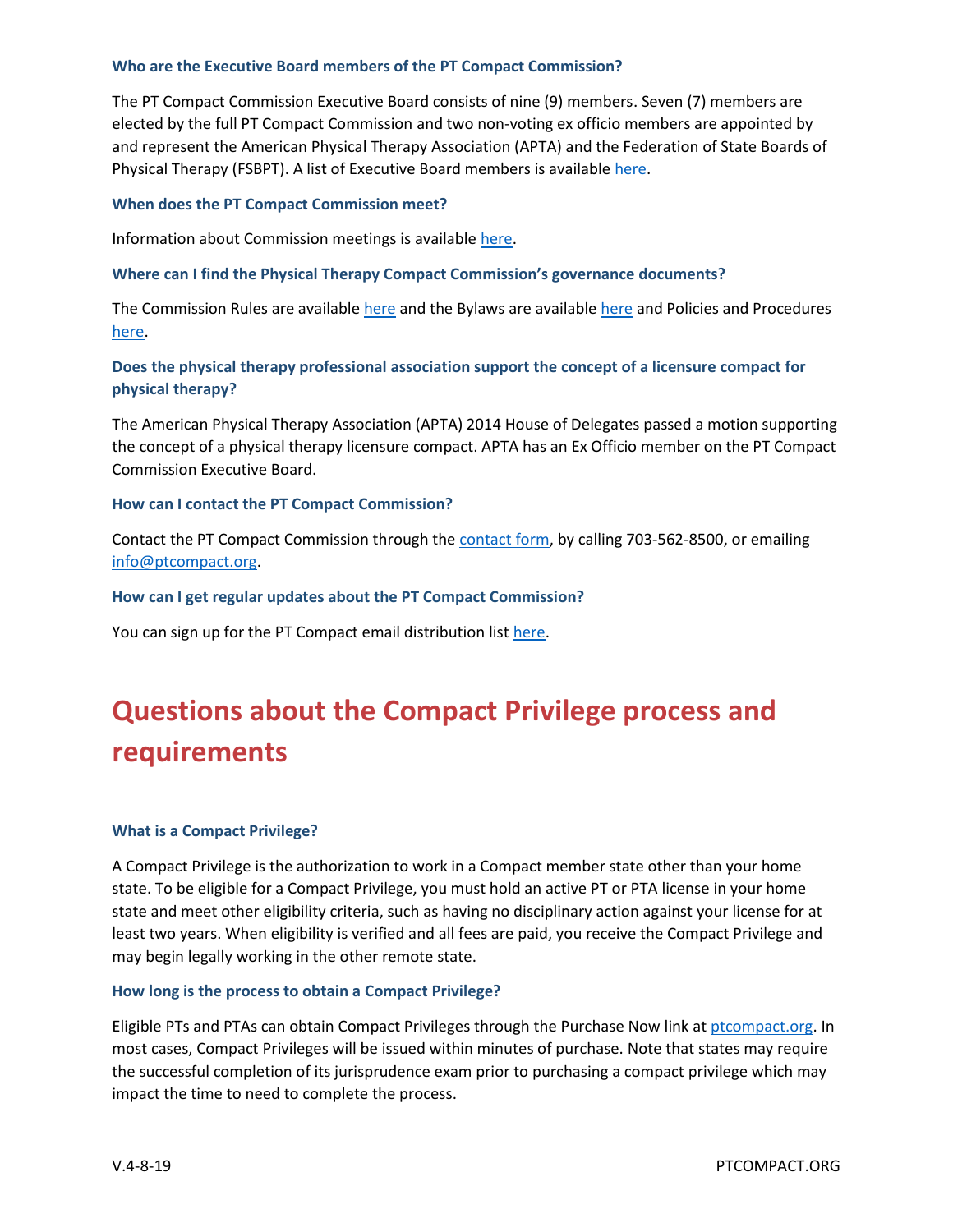# **Do I need a separate Compact Privilege for each state in which I want to provide physical therapy services?**

Yes. You will need to have a Compact Privilege in each state in which you want to provide physical therapy services. You may have a Compact Privilege or a license to work legally in a member state. You need to hold a license to practice/work in non-member states. It is not a multi-state license.

#### **Can both physical therapists and physical therapist assistants obtain Compact Privileges?**

Yes, eligible PTs and PTAs can purchase Compact Privileges.

# **How long must a PT or PTA have a license and be practicing/working to be eligible to obtain Compact Privileges?**

There is no requirement regarding the length of time a PT or PTA must hold a license or be practicing/working to be eligible to obtain Compact Privileges.

#### **How is a licensee's home state defined?**

As defined by [Commission Rules,](http://ptcompact.org/Portals/0/Images/PTCCRulesEffective20181028.pdf) a licensee's home state means the person's true, fixed, and permanent home and is the place where the person intends to remain indefinitely, and to which the person expects to return if absent without intending to establish domicile elsewhere. Special exceptions this rule is provided for active duty military and their spouses.

People seeking a compact privileges will be required to provide their driver's license information as primary confirmation of home state residence. Additional proof of residency may also be requested by the Commission.

#### **Can I use a compact privilege to practice/work in my home state?**

No, a regular license is required to practice/work in a home state.

#### **How do I determine my home state if I am active duty military or a military spouse?**

In order to support military members and their families', alternatives to the home state definition are specified in th[e Commission Rules.](http://ptcompact.org/Portals/0/Images/PTCCRulesEffective20181028.pdf) For the purposes of the PT Compact only, active duty military and military spouses may define their home state as one of the following:

- "Home of record" means the military personnel's State of Legal Residence on record with the military.
- "Permanent Change of Station" or "PCS" means the state of the duty station noted in the active duty military personnel's PCS orders.
- "State of current residence" means the state in which the active duty military personnel or spouse is currently physically residing.

If active duty military or spouse is selected during the online process the individual will be required to submit proof of military service to the Commission at [military@ptcompact.org.](mailto:military@ptcompact.org)

#### **How is a remote state defined?**

A remote state is a PT Compact member state other than the licensee's home state, where the individual is using or seeking to use the Compact Privilege.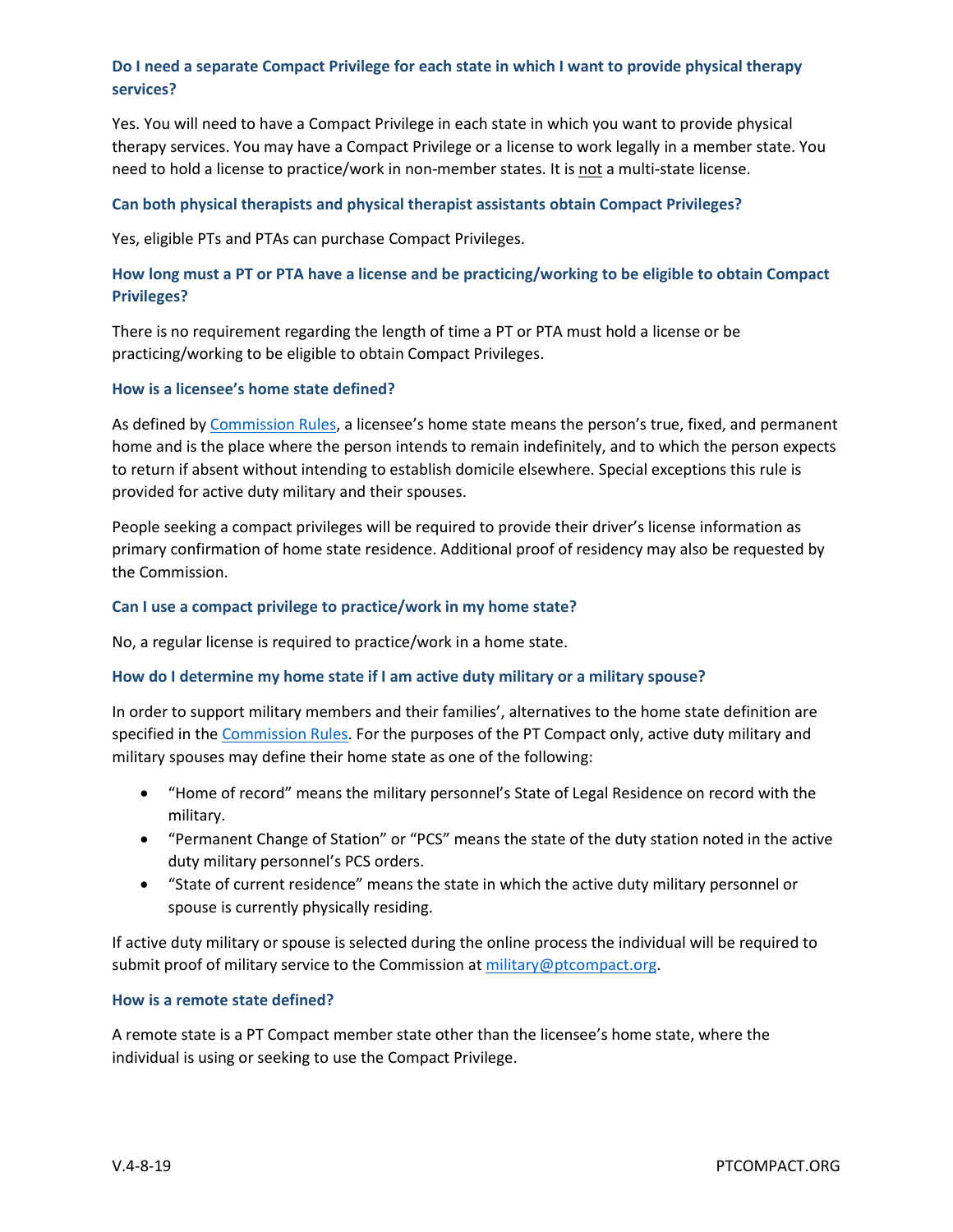#### **Who is eligible to purchase a Compact Privilege?**

In order to purchase and maintain a Compact Privilege, you must meet each of these requirements:

- 1. Hold a current, valid PT or PTA license in your home state, as defined in Commission Rules.
- 2. Your home state must be a member of the PT Compact and actively issuing compact privileges.
- 3. You cannot have any active encumbrances against any PT or PTA license.
- 4. You cannot have any disciplinary action against any PT or PTA license for a period of two years.
- 5. The state where you are seeking a Compact Privilege must be a member of the PT Compact and actively issuing compact privileges.

#### **Can I still apply for a license if I am not eligible to obtain a Compact Privilege?**

Yes. Ineligibility for a Compact Privilege does not prohibit an individual from seeking a license. Licensing decisions are determined by the respective licensing board of each jurisdiction.

#### **How much does a Compact Privilege cost?**

The fee to purchase Compact Privilege varies from state to state. There is a \$45 Commission fee and an optional state fee charged for each Compact Privilege. A list of state fees is available [here.](http://ptcompact.org/Compact-Privilege-Fee-Jurisprudence-and-Waiver-Table)

#### **What continuing competence requirements must be met?**

Continuing competence requirements vary from state to state. You only need to meet the continuing competency requirements of your home state license. You do not need to meet the continuing competence requirements for the state(s) in which you hold a Compact Privilege.

#### **What jurisprudence requirements must be met?**

Each member state may require individuals seeking a Compact Privilege to pass an optional jurisprudence requirement. These requirements vary from state to state. It is recommended that you review the requirements of each member state prior to purchasing a Compact Privilege since failure to adhere to jurisprudence requirements may lead to loss of all Compact Privileges. A list of the jurisprudence requirements for compact states is available [here.](http://ptcompact.org/Compact-Privilege-Fee-Jurisprudence-and-Waiver-Table)

#### **Are fees waived for active duty military, military spouses, or veterans?**

Some member states have chosen to waive their state fees for current or former members of the military and their spouses. Individuals who indicate they are active duty military, military spouses, or veterans and provide required proof will have the state fees waived in the states where it is applicable. There is no waiver of the Commission fee. A list of member states waiving fees is available [here.](http://ptcompact.org/Compact-Privilege-Fee-Jurisprudence-and-Waiver-Table)

#### **What information will I need to obtain a Compact Privilege?**

The online system will require PTs and PTAs to login using their Federation of State Boards of Physical Therapy Identification (FSBPT ID) number and password. The system will verify eligibility and ask registrants to complete and/or update basic contact information, etc. Respective license information provided by state boards of physical therapy will be automatically connected to the corresponding individual's account.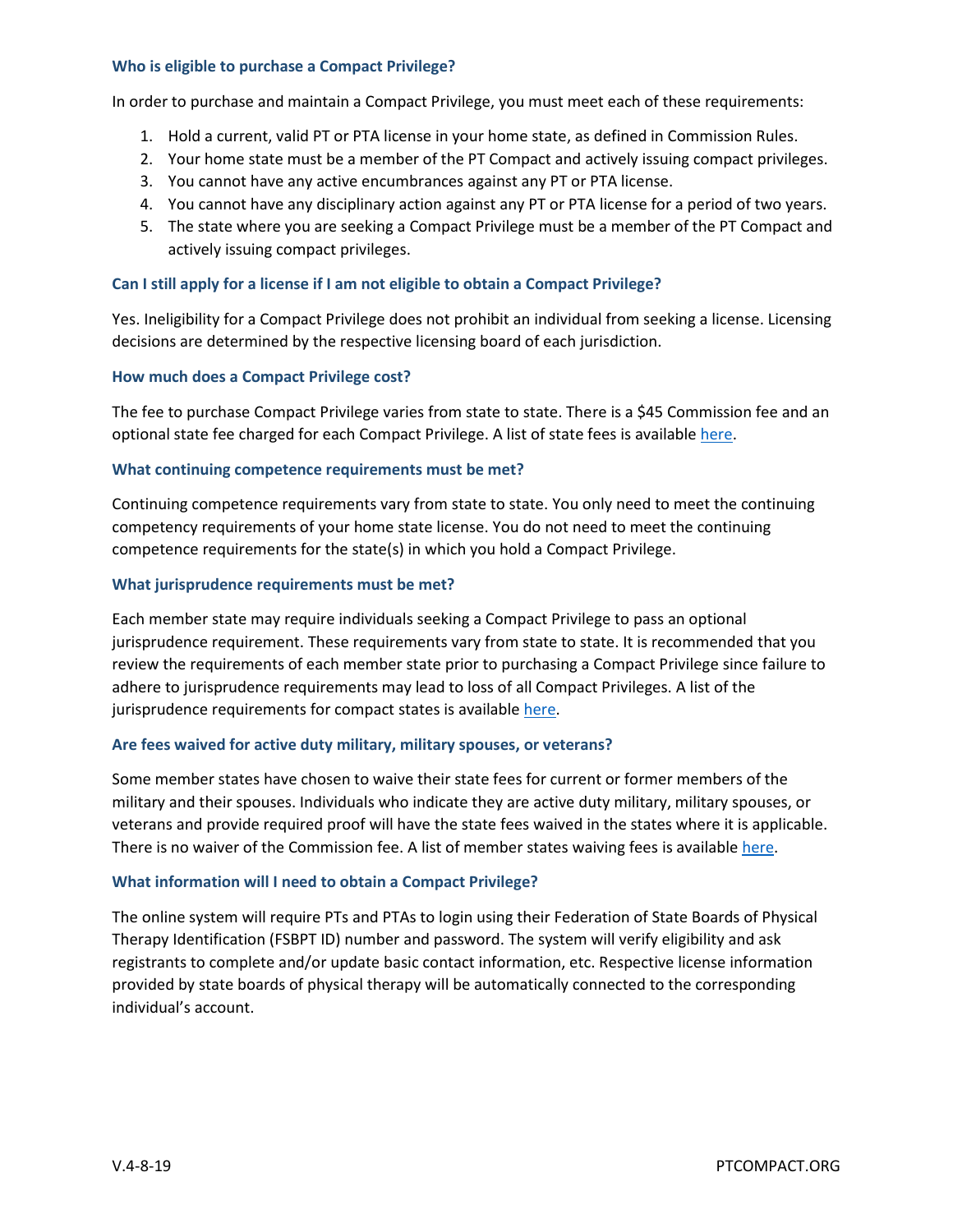#### **Is there a time limit that someone can practice on a Compact Privilege in a remote state?**

All Compact Privileges expire on the same date as the home state license. The licensee must renew their home state license before they can renew the Compact Privilege if they want to continue practicing in that remote state.

#### **What do I need to do if I change my permanent residence/home state?**

If you have compact privileges and subsequently change your permanent residence/home state to a new state you must report the change to the PT Compact Commission within 30 days. The best way to report the change is to login to your dashboard o[n ptcompact.org](http://ptcompact.org/) and change the address information. Note that changing a home state to a non-compact member state will terminate compact privileges. If changing a home state to another compact member state you must have a regular license in that state in order to maintain any current compact privileges.

#### **Which state's scope of practice must be used when practicing under a Compact Privilege?**

A Compact Privilege allows the privilege holder to practice physical therapy in a remote state under the scope of practice of the state where the patient/client is located. Links to resources to assist in learning the different laws, rules, and regulations for member states is available [here.](http://ptcompact.org/resources-tools) Compact privilege holders are responsible for knowing and following the state laws and rules where they practice/work.

#### **Does a Compact Privilege allow the privilege holder to practice via telehealth in a remote state?**

A Compact Privilege allows the privilege holder to practice physical therapy in a remote state under the scope of practice of the state where the patient/client is located, whether the practice is in-person or via telehealth. Compact privilege holders should consult the rules and laws for the state they wish to practice in to determine the specific telehealth requirements.

#### **What is an adverse action?**

An adverse action is a publicly available disciplinary action taken against a license or compact privilege by a Licensing Board. Adverse action does not include non-disciplinary remediation required by the Licensing Board.

#### **What is an encumbrance?**

An encumbrance is any action taken by the Licensing Board that limits the practice or work of the physical therapist or physical therapist assistant. An encumbrance may be disciplinary or nondisciplinary in nature.

#### **How and when do I self-report an encumbrance or adverse action?**

A Compact Privilege holder must report to the Commission any encumbrance or adverse action placed upon any physical therapist or physical therapist assistant license held by the compact privilege holder in a non-member state within two (2) business days of the effective date of the action by sending an email to [discipline@ptcompact.org.](mailto:discipline@ptcompact.org)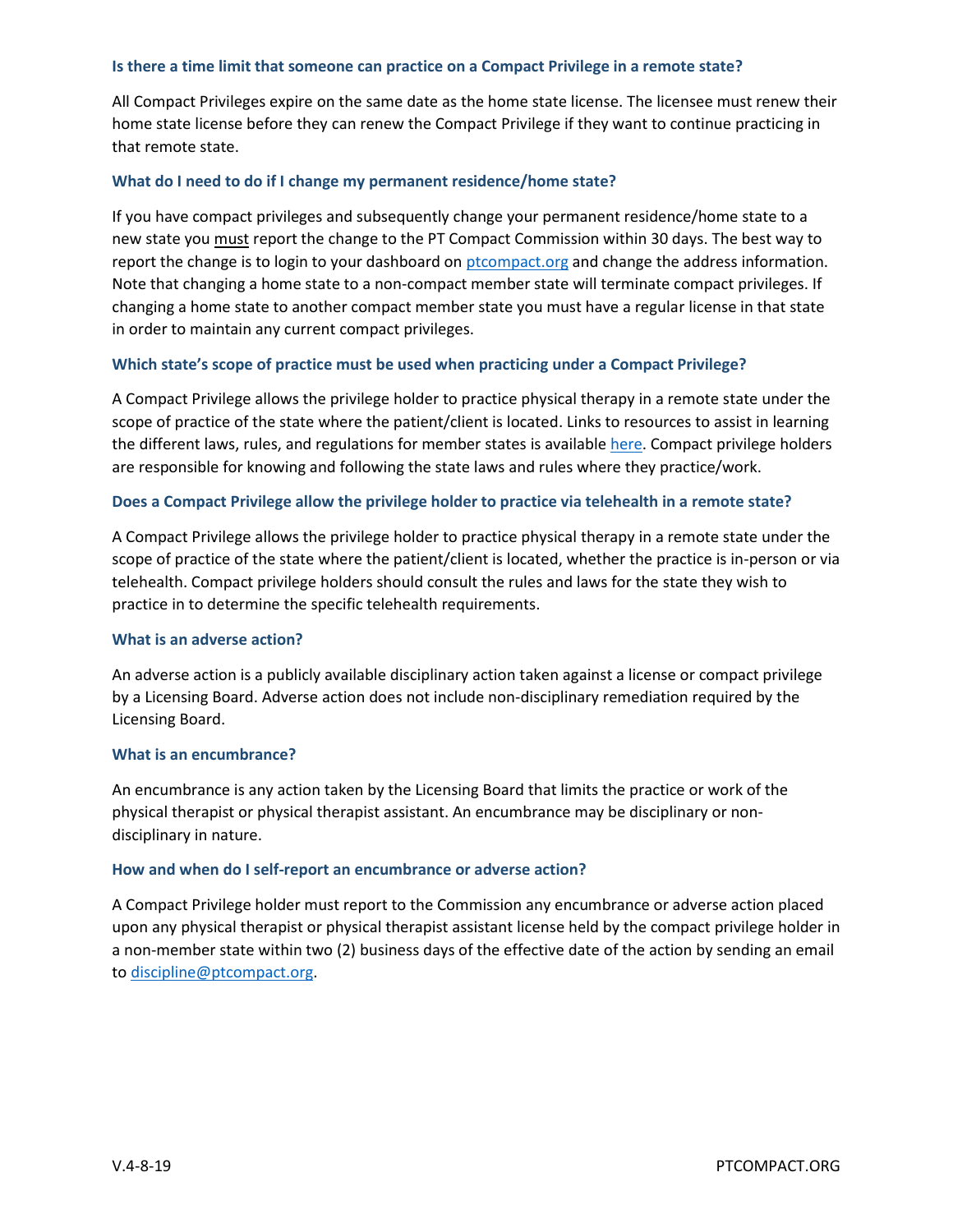# **What happens to my Compact Privileges if one of my licenses is encumbered or receives an adverse action?**

An individual immediately loses any and all Compact Privilege(s) upon the effective date of either of the following actions taken by a Licensing Board:

- Adverse action taken against a license or Compact Privilege; or
- Encumbrance placed upon the individual's license or Compact Privilege.

More details regarding the effect of encumbrances and adverse actions on compact privileges are provided in [Rule 3.3.](http://ptcompact.org/Portals/0/Images/PTCCRulesEffective20181028.pdf)

#### **Where can I get additional information on the PT Compact?**

Additional information about the PT Compact is available o[n ptcompact.org.](http://ptcompact.org/) Individuals can also join the PT Compact Commission email distribution list [here.](http://ptcompact.org/Compact-Privilege-Fee-Jurisprudence-and-Waiver-Table) Additionally, emails can be sent to [info@ptcompact.org](mailto:info@ptcompact.org) or by using the [contact form.](http://ptcompact.org/ContactUs)

#### **When will the Commission begin issuing compact privileges?**

The first member states began issuing compact privileges on July 9, 2018. Please note, however, that not all states are ready to issue compact privileges. Your home state must be a member of the PT Compact and actively issuing compact privileges in order to be eligible to get compact privileges in other issuing states. Please consult th[e PT Compact map](http://ptcompact.org/ptc-states) to determine which states are actively issuing compact privileges.

#### **How can I get my Federation of State Boards of Physical Therapy (FSBPT) ID and Password?**

Your FSBPT ID and Password can be retrieved [here.](https://purchase.ptcompact.org/Account/Login?ReturnUrl=%2F)

#### **Will I receive a paper certificate and/or wallet card?**

The Commission does not provide certificates or wallet cards associated with a compact privilege. Purchase confirmation information can be printed after purchase is completed and an email will be sent to the email on file. Public verification of compact privilege holders can be done at [ptcompact.org\verification.](http://ptcompact.org/verification)

#### **Who can I contact if I still have not found an answer to my question?**

Contact the PT Compact Commission through the [contact form,](http://ptcompact.org/ContactUs) by calling 703-562-8500 (M-F, 9 a.m. to 5 p.m. Eastern), or emailin[g info@ptcompact.org.](mailto:info@ptcompact.org)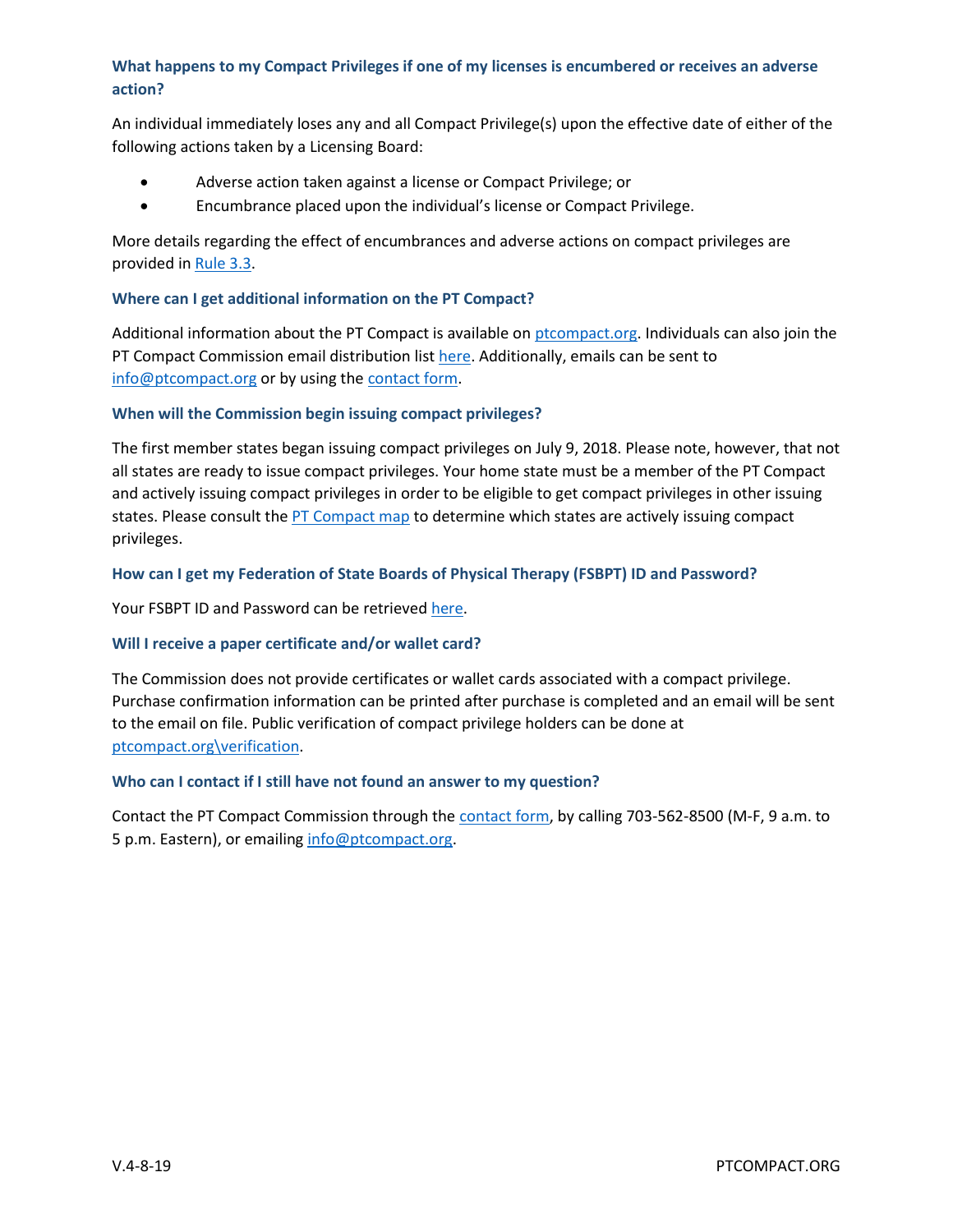# **Illustrative Scenarios**

#### **SCENARIO 1 – COMPACT PRIVILEGE ELIGIBIITY**

# **Mary is a PT licensed in Tennessee. She lives in Tennessee and wants to take a travel therapy assignment in Utah for 13 weeks. Would Mary be required to obtain a license in the state of Utah or would her current license allow her to obtain a Compact Privilege to practice in Utah?**

In order for Mary to obtain a Compact Privilege, her home state (Tennessee) must be a member of the PT Compact and issuing compact privileges. Mary will need a license in her home state, no encumbrances on any license or compact privilege, and have not had any adverse actions against any license or compact privilege within the previous 2 years. Since Tennessee and Utah are both members of the Compact and actively issuing and accepting compact privileges, Mary could purchase a Compact Privilege for Utah and legally practice physical therapy in Utah. If Utah was not a Compact member state, Mary would need to get a license in Utah to legally practice in Utah.

# **SCENARIO 2 – MOVING FROM A MEMBER STATE TO A NON-MEMBER STATE**

# **Chris is PT licensed in Tennessee. He lives in Tennessee and works in Mississippi using a Compact Privilege. If Chris moves his permanent residence to California, what does Chris need to do in order to continue practicing in Mississippi?**

Since California is not a Compact member state and is now his permanent residence/home state, Chris must apply for a regular Mississippi license. Chris was only eligible for a Compact Privilege in Mississippi because his previous home state (Tennessee) was a member of the Compact. He must also therefore report to the PT Compact Commission the change in his permanent residence by updating his PT Compact profile information at [ptcompact.org.](http://ptcompact.org/)

#### **SCENARIO 3 –MOVING FROM A MEMBER STATE TO ANOTHER MEMBER STATE**

# **Cameron is a PTA licensed in Tennessee. He lives in Tennessee and works in Mississippi using a Compact Privilege. If Cameron moves to Oregon, what does Cameron need to do in order to keep working in Mississippi?**

Because his new home state (Oregon) is also a member of the Compact, Cameron must be licensed in the new home state to be eligible for Compact Privileges. Therefore, Cameron must apply for and receive an Oregon license to maintain the current Compact Privilege for Mississippi. The license in the new home state must be obtained before notifying the PT Compact Commission of the new home state.

#### **SCENARIO 4 – IMPACT ON COMPACT PRIVILEGES IF HOME STATE LICENSE IS DISCIPLINED**

# **Pat is licensed in Missouri and lives in Missouri. She currently has Compact Privileges in North Dakota, Utah, and Tennessee. What happens if Pat's Missouri license is disciplined for failure to complete the required continuing competence?**

If Pat's Missouri license is discipline, her Compact Privileges in North Dakota, Utah, and Tennessee would all be immediately revoked and she would be ineligible for any Compact Privileges for two years after the effective date of the last disciplinary action. Pat must obtain a license in North Dakota, Utah, and/or Tennessee to continue to legally practice in those states. Each state would follow its own process to determine eligibility for a license when determining if Pat could obtain a license in those 3 states.